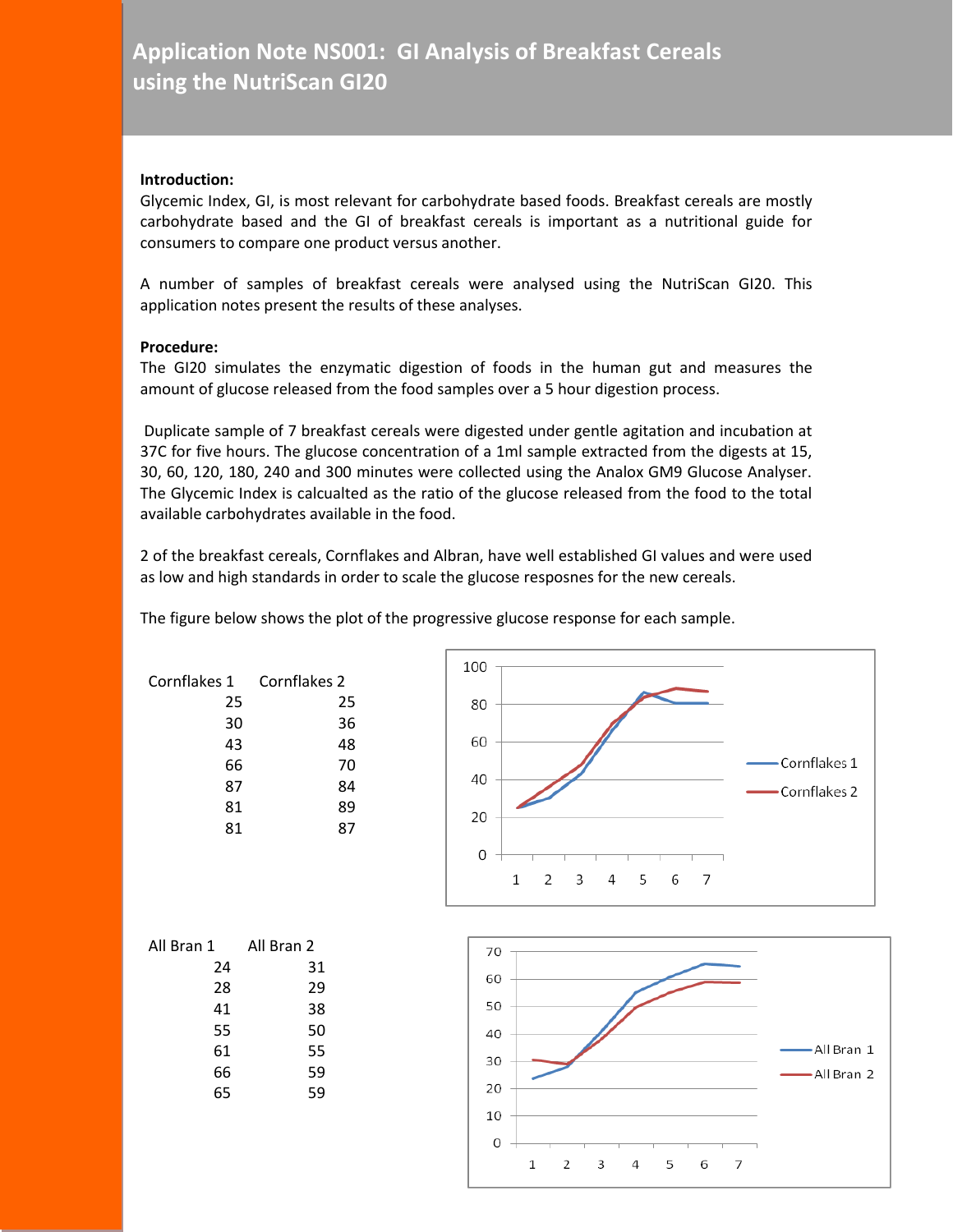

Based on these plots the Glycemic Index has been predicted for each sample. Table 1 shows the predicted GI values.

Table 1. Predicted Glycemic Index for each sample.

|                     | Repeat 1 | Repeat 2 | Average |
|---------------------|----------|----------|---------|
| Cornflakes          | 81       | 87       | 84      |
| All Bran            | 65       | 59       | 62      |
| <b>Grain Flakes</b> | 74       | 77       | 75.5    |
| Muesli              | 64       | 57       | 60.5    |
| Extruded            | 62       | 64       | 63      |